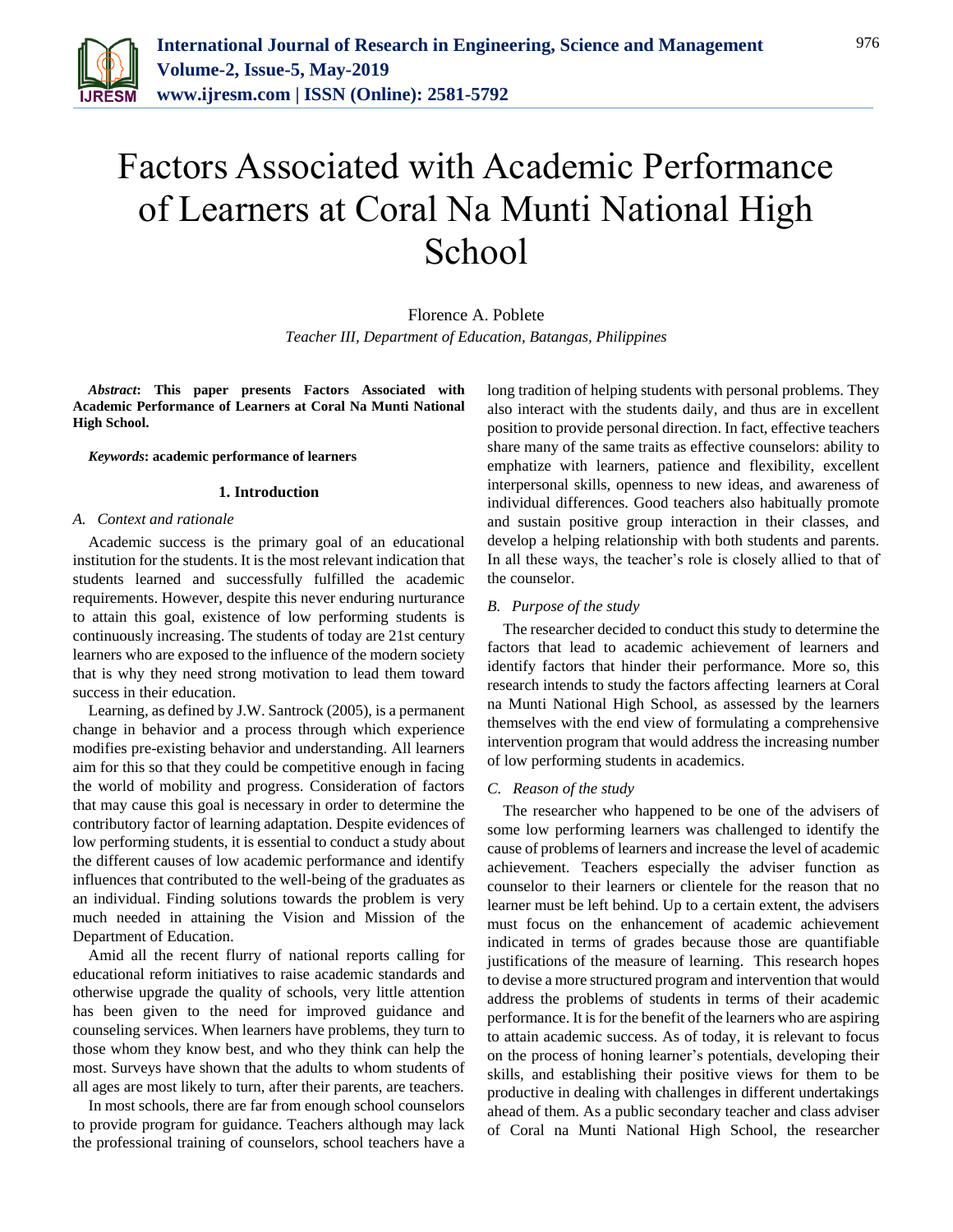

believed that this study can contribute to the further improvement of the academic performance of learners in terms of what they should know (knowledge), what they are expected to do to achieve quality learning outcomes (practice) and what they should possess to be able to embrace change and sustain educational growth (attributes).

This study helped the researcher to answer the questions in mind, the answers of which come from the teachers and learners' view which are considered as first-hand information, since they have experienced the factors and most likely to know how it affected them.

#### *D. Conceptual framework*

Figure 1 illustrates the paradigm showing relevant component of this study. It focused on Demographic Profile of low performing learners particularly in terms of age, gender, grade level, family structure, financial status of the family and siblings that the researcher pursued to find out if these are the aspects that contribute the factors affecting low performing learners. It served as a unit of analysis to enhance the learners' academic achievement for the reason that it may help learners to maintain their academic status in achieving progress afterwards.

The researcher focused on determining common factors affecting learners that caused them difficulty in school performance; and hence to attain low grades. In this study, factors such as interest, social adjustment, interpersonal relationship, attitude, habit and support system were given emphasis. Intensive investigation was conducted regarding these concepts in order to determine which factors directly affect the academic performance of the learners. As a consequence, the researcher was able to come up with an intervention program that would hopefully present a solution that will aid common problems that affect the learners' achievement to formulate actions that enrich learners' potentials in terms of level of academic performance learning attained in school.



Fig. 1. Conceptual paradigm of the study

#### **2. Review of related literature and studies**

This part presents a review of literature and studies which provided significant information and insights that served as basis for the researcher to establish the framework of this study.

#### *A. Related literature*

#### Academic Achievement

Academic achievement is mostly defined by the grades attained by the learners. The factors that affect the low performance of students must be taken into consideration. High school students focused on settings for learning such as communities, schools, religious communities, and the workplace or on externally observable processes such as selfdirected learning and collaborative learning.

#### *B. Factors affecting academic performance*

Motivation, support and encouragement coming from the parents are factors that lead to academic success of the students. It shows that parent-child interactions are the forces that determined academic performance. In relation with this, sibling structure which was an element of family structure considered that the number of children in the family has a connection to the children academic structure. According to Marjoribanks (2003), in a "resource dilution hypothesis" children who had to share family resources have the tendency to attain low scores on the academic outcomes. It shows in the family background similar to variations in family economic resources, and variations in the quality on parent-child interactions.

The Social Learning theory of Albert Bandura (1997), on the other hand was a bridge between behaviourist and cognitive learning theories because it encompasses attention, memory and motivation. The person that surrounds us might be a great influence towards development of one's capability and proficiency. It also emphasized the value of environment, social support, and good relationship among learner's adjustment to high school environment.

The concept developed by Erving Goffman (2010), emphasized that self-presentation involves strategies of impression management which lead to interpersonal communication. It deals more broadly with how the people try to control and regulate information about people, objects ad events. The individual is the one who makes choices in ways on how he would deal with circumstances such as attitude towards studies. The grades achieved by the students were considered as the product of his efforts or the way the studies was controlled which was may have been self-motivated or selfinitiated.

Moreover, according to student development theory it is important for learners to feel that they matter. When they feel that way, they are more likely to be involved in activities and academic programs that promote development in learning. When students know they matter, such as feeling noticed (attention), being cared about (importance), have a feeling that someone will be proud of what they do, or will symphatize with their failure the more students get motivated to pursue their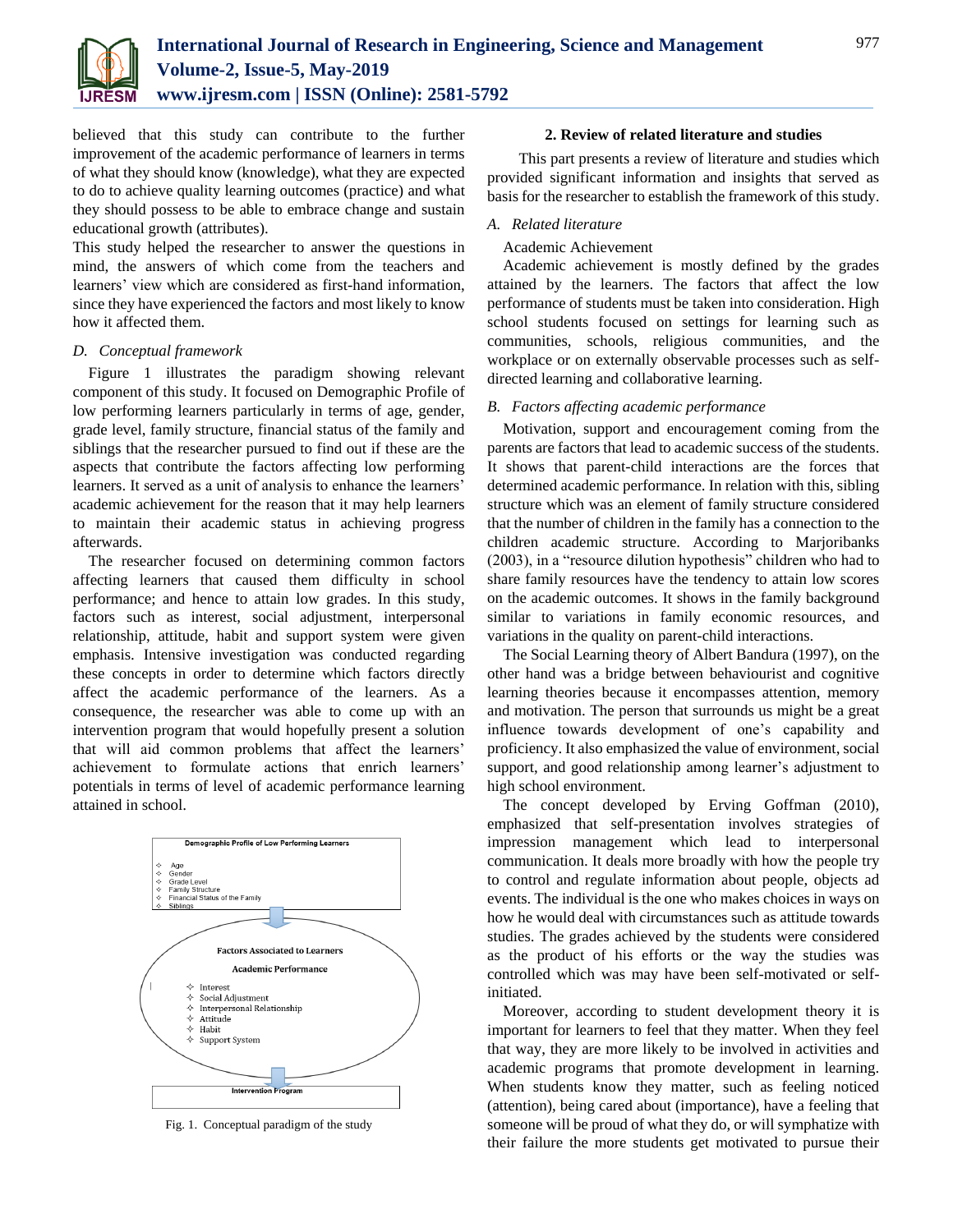

aspiration to excel in their academic performance (ego extension). When a student feels that he is needed (dependence) and the feeling of his efforts is being appreciated by others (appreciation) the more the student gets motivated to be involved in different school activities such as class discussions and extracurricular activities (Rendon, 1996).

Relatively, the family was considered as an influencing factor in the learning of the student. Based on "Alterable Family Influences" if parents were actively involved in their children's schooling in an intellectually stimulating home setting where opportunities are provided by parents; these help them explore ideas. Their support leads to eagerness in excellent academic achievement. In relation to this, enriched learning environment made by families was considered as a positive influence towards academic performance (Marjoribanks, 2003).

Parental involvement appears to be an important factor that enhances academic success in terms of high attendance, test scores and grades. It was also considered that parents were the most influential towards motivation in doing well in school although mother and father differ in responsibility of managing family task. There were situations wherein father was the sole provider for the family which often gave them the privilege "to taken care off" rather than to give care. However, there were also situations wherein a mother works outside the home but it has no negative effects towards family for the reason that most of the mother working as provider and at the same time satisfying roles in giving care to the family (Owens, 2006).

Attitude is an opinion or general feeling about something. It is what a person prefers to do which is different from what he can do (ability). Most human behavior is learned through modelling and observing others. How new behaviors and attitudes are performed served as a guide for action (Cobico, 2007). According to Villar (2009), the physical, intellectual, emotional, social and spiritual needs of children are initially met and nurtured within the family. In relation to this, if a student observed that their family or their social environment had positive views about academic achievement; students might develop the same understanding about good school performance.

#### *C. Related studies*

Only few studies have been conducted and have been found to bear significant relations with the present study.

#### *D. Foreign*

According to the study of Gollin et al. (2007) children as constant learner acquired a greater degree of information that broadens their range of interests and habits and improves their skills and abilities if they are highly motivated. They learned to read and comprehend, compute facts and solve problems with their abilities, and develop their writing capacities to a marked degree. The well-behaved and responsible students are shaped were technically in the attainment of classroom goals in the areas of planning, organizing, activating and controlling is observed and practiced. It is about these attitudes where students can learn. (Gollin et al. ,2007)

Fuller and Clark (2005) found out that academic achievement or the students' grade was related to cognitive performance, as measured by the Raven scores in this study. However, this was modified by the environmental factors, notably low socioeconomic status. Previous studies, both locally and elsewhere, have shown the consistent influence of the child's socio-economic background on student achievement. Having a larger family size was also associated with lower academic achievement. This could be due to dilution of resources, as pointed out by others. Boys tend to do less well in school compared to girls. This has been attributed to boys displaying a higher level of activity as well as having a different approach to academic achievement and a lack of concern with pleasing parents and teachers.

Both studies were related to the present study in the sense that each study dealt on factors that affect the academic achievement of students. However, each study bears differences in terms of respondents and place of focus.

#### *E. Local*

According to Tividad (2010), social adjustment means more than just making changes in the behavior of an individual in order to fit himself in the community in which he lives. It was also stated by Consolvo (2002) that institutions which provide opportunities not only for academic support but also for social and personal support increases students' retention rates. Social adjustments particularly involve developing new relationship, balance of social choices together with academic responsibilities.

According to Uy (2000), intervention programs enhance the capabilities and the skills of students to be able to manage themselves in times of problems and to develop and exercise their competencies, skills, knowledge, attitudes and values.

Parker et.al, 2001. (cited by Licuan, 2009) that transition from high school to a university was another determinant under social adjustment which affects academic achievements. Students were not prepared to be separated from their high school friends. That leads to difficult in attaining balance in managing college life because of anxiety and greater expectation compared to their previous experiences in high school. It shows that with positive interpersonal relationship the students tend to easily cope with academic requirements and to adjust to the school environment.

It was found out in a study of Cerezo (1994) that there were several factors that affect the individual either positively or negatively specifically in the academic achievement and attitudes towards school. It was pointed out that environment appears to be the atmosphere that promotes basic trust, whether it be between parent and child, teacher and child. Futhermore, educators claimed that social adjustment, academic achievement and attitudes towards school were the major aspects that should be developed within the child. If the individual had a positive environment the more he would respond positively; or the results of the activities particularly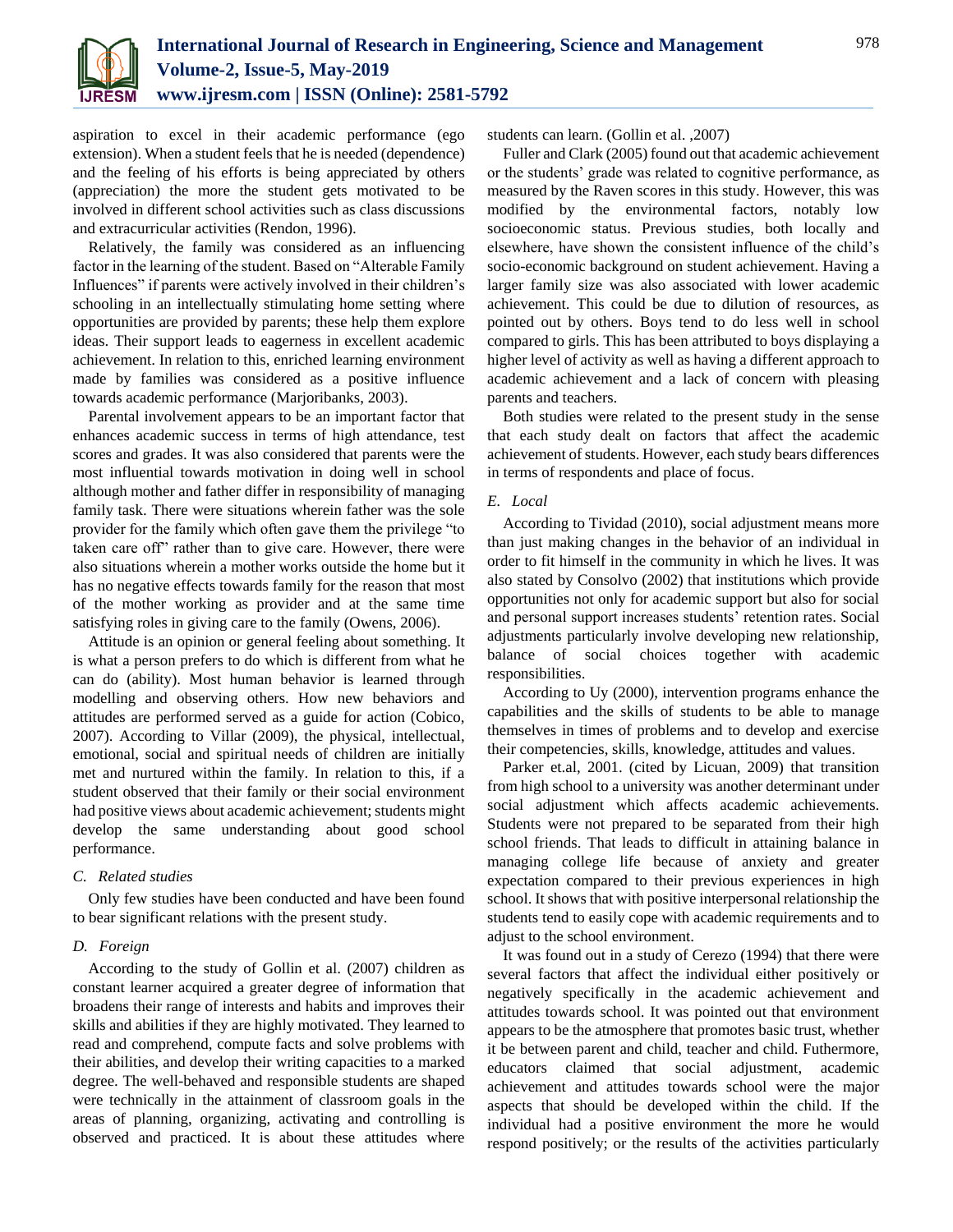the studies would also be desirable.

According to Tividad (2010) habit was required to meet the academic demands in the college level. Students must have a routine in studying harder, improve ways in study and take school more seriously. The students also need to learn how to set and balance priorities. Moreover, according to Arenas (2001), once a habit established it made the behavior consistent.

Similarly, in the life of a student, the facilitators of learning were part of the system that supports academic achievements. It was the authority that imparts knowledge and instruments in honing the capability of the learner. Teachers should help students set realistic expectations for their academic accomplishments. It could be an influencing factor whether the goal of a learner will be achieved or not. Hence, it was important to each catalyst of education to be prepared and aware of them, because their students might be a reflection of what they are.

Students' performance defines their academic achievements. However, there were differences in attainment for different reasons. According to Ocampo, (cited by Cobico, 2009) majority to college students have needs such as effective need for interpersonal relationship with oneself. It shows that indeed support system is a significant factor that affects the totality of an individual as a student which contributes to the interest and attitude in studies. In this regard, support system is an aspect that needs to be focused on for a comprehensive intervention program.

#### **3. Action research question**

This study aimed to determine the factors associated with the academic performance of learners at Coral na Munti National High School, as assessed by the teachers and learners themselves which served as basis for the development of intervention program. This program also intends to enhance the quality and uplift the academic achievement of the learners.

Specifically, this study sought to answer the following questions:

What is the demographic profile of the learners in terms of:

- Age;
- Gender;
- Grade level;
- Family structure;
- Financial status of the family; and
- Siblings?

What were the factors affecting learners' academic performance in terms of:

- Interest;
- Social adjustment;
- Interpersonal relationship;
- Attitude;
- Habit and
- Support system?
- 1. Was there a significant difference between the

assessment of two groups of respondents on the factors associated with the academic performance of the learners?

2. What intervention program developed based on the findings?

#### **4. Scope and delimitation of the study**

This study focused on identifying the factors associated with academic performance of learners at Coral na Munti National High School, which serve as basis for an intervention program. This study made use of the responses of selected 120 high school learners from Grade 7 to Grade 10 whose average in the second quarter is 79 and below due to poor academic performance and 29 teachers of Coral na Munti National High School. The researcher employed the descriptive method of research and utilized the questionnaire as the main instrument in gathering the data of the study.

#### **5. Research Methodology**

This study focused on the factors associated with academic performance of learners. The descriptive method of research aimed to present information on how the demographic profile, and the factors specifically in terms of interest, social adjustment, interpersonal relationship, attitude, habit and support system affect the learners' academic performance. This study equally employed the development of an intervention program based on the research findings. The data were gathered through the use of the questionnaire.

This study was conducted among the Grade 7-10 learners of Coral na Munti National High School. The respondents of the study included 120 selected high school learners both males and females whose average in the second quarter is 79 below and 29 teachers in Coral na Munti National High School, Agoncillo, Batangas.

#### **6. Results and discussion**

This study was conducted among the Grade 7-10 learners of Coral na Munti National High School. The respondents of the study included 120 selected high school learners both males and females whose average in the second quarter is 79 below and 29 teachers in Coral na Munti National High School, Agoncillo, Batangas.

#### *A. Profile of the learner respondents*

This study determined the demographic profile of the respondents. To get a clearer perspective of the respondents profile was drawn in terms of age, gender, grade level, family structure, financial status of the family and siblings.

Age. The age of the respondents is considered as one important factor that affects the academic performance of the learners.

It can be seen in the table 1, that the most or 71 or 59.17 percent of the learner respondents were in 12-14 age group, closely followed by 46 or 38.33 percent that fell on 15-17 age group. It also appeared that 2 or 1.67 percent were clustered on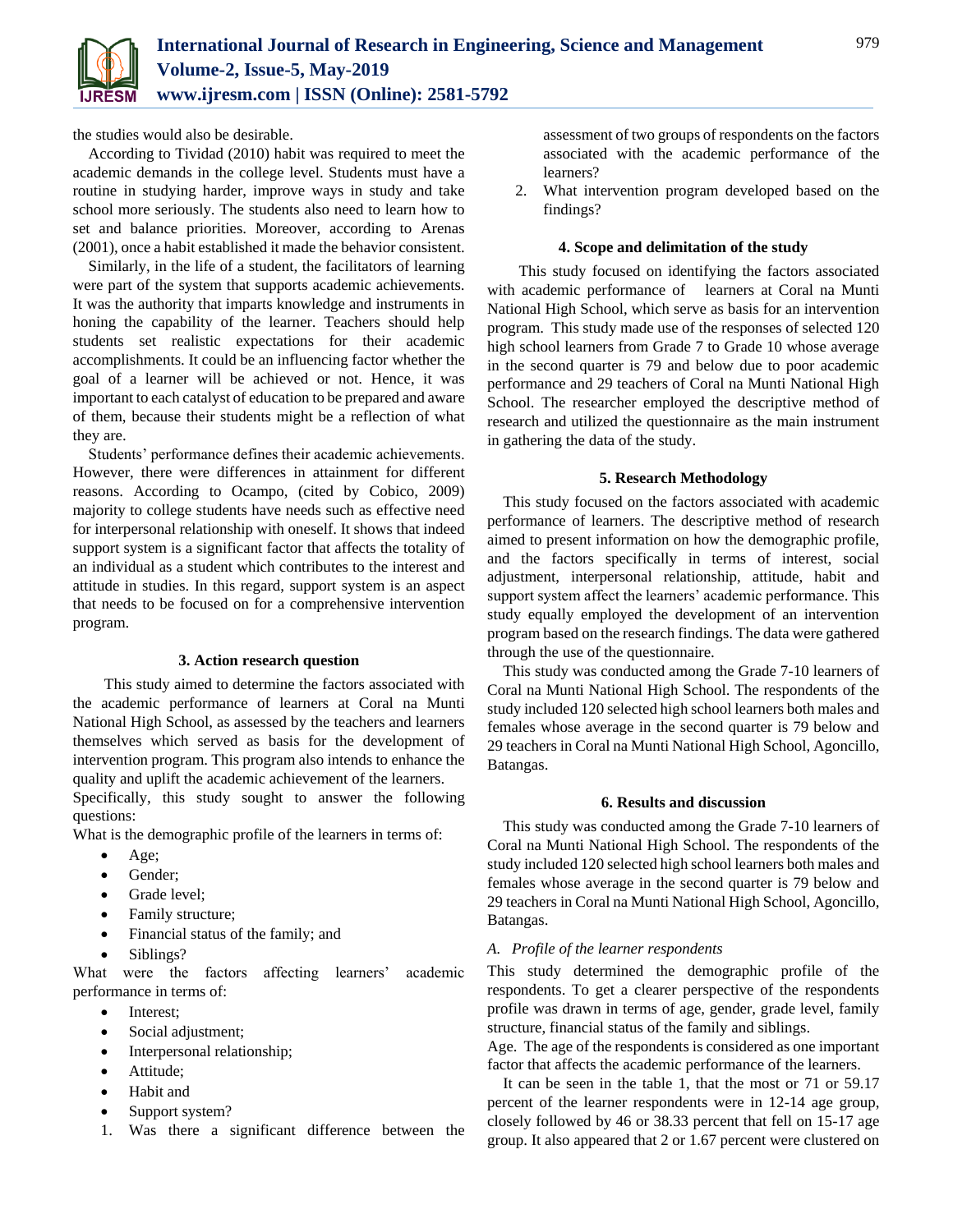

18-20 age group and one or .83 percent was on below 11 age group.

| Table 1 |           |           |                                             |  |  |  |  |  |
|---------|-----------|-----------|---------------------------------------------|--|--|--|--|--|
|         |           |           | Distribution of Respondents in Terms of Age |  |  |  |  |  |
|         | Age       | Frequency | Percentage                                  |  |  |  |  |  |
|         | $18 - 20$ | 2         | 1.67                                        |  |  |  |  |  |
|         | $15 - 17$ | 46        | 38.33                                       |  |  |  |  |  |
|         | $12 - 14$ | 71        | 59.17                                       |  |  |  |  |  |
|         | Below 11  |           | 0.83                                        |  |  |  |  |  |
|         | Total     | 120       | 100                                         |  |  |  |  |  |

*Gender.* The gender of the respondents is considered as one important factor that affects the academic performance of the learners.

|        | Table 2   |                                                |  |
|--------|-----------|------------------------------------------------|--|
|        |           | Distribution of Respondents in Terms of Gender |  |
| Gender | Frequency | Percentage                                     |  |
| Male   | 111       | 92.5                                           |  |
| Female |           | 75                                             |  |
| Total  | 120       |                                                |  |

According to Owens (2006), it is approximately two (2) boys are designated as underachiever for every girl, but this may be partly because boys generally get poorer grades than girls. However, based on the data gathered, 111 or 92.5 percent of the respondents were males and 9 or 7.5 percent of the respondents were female with a total of 120 respondents. It is a manifestation that gender may be or is not a determinant of being an achiever.

*Grade Level.* The data on table 3 showed the respondents distribution according to grade level.

Table 3 in Terms of Grade Level

| stribution of Respondents in Terms of Grade Lev |           |            |  |
|-------------------------------------------------|-----------|------------|--|
| Grade Level                                     | Frequency | Percentage |  |
| Grade 10                                        | 24        | 20         |  |
| Grade 9                                         | 41        | 34.17      |  |
| Grade 8                                         | 25        | 20.83      |  |
| Grade 7                                         | 30        | 25         |  |
| Total                                           | 120       | 100        |  |

It can be gleaned from the table that 41 or 34. 17 percent of the respondents came from grade 9. Moreover, 30 or 25 percent were from grade 7 and 25 or 20.83 percent of the respondents were grade 8 and the least number of low performing learners came from grade 10 with 24 or 20 percentage.

*Family Structure.* Table 4 shows the different family composition of respondents.

| Table 4                                                             |  |
|---------------------------------------------------------------------|--|
| $\mathcal{L}$ and $\mathcal{L}$ and $\mathcal{L}$ and $\mathcal{L}$ |  |

| Distribution of Respondents in Terms of Family Structure |           |            |  |  |  |  |
|----------------------------------------------------------|-----------|------------|--|--|--|--|
| <b>Family Structure</b>                                  | Frequency | Percentage |  |  |  |  |
| Living with complete family member                       | 86        | 71.67      |  |  |  |  |
| Living with mother and siblings                          | n         |            |  |  |  |  |
| Living with father and siblings                          | 10        | 8.33       |  |  |  |  |
| Living with grandparents or guardian                     | 18        | 15         |  |  |  |  |
| Total                                                    | 120       | 100        |  |  |  |  |

The largest percentage is 71.67 or 86 of which are living with a complete family member together with mother, father and siblings; 15 percent or 18 of them are living with grandparents or guardian, while 8.33 percent or 10 of them are living with

father and siblings. Lastly, five (5) percent or six (6) of the respondents are living with mother and siblings.

According to Owens (2006), mother and father differ in their responsibility of managing family task while their involvement appears to be an essential factor in enhancing children's academic success in terms of high attendance, test scores and grades and as parents they are more influential towards school performance also the guardians who actively involved in child's education. However, majority of low performing learners were those who live with complete family member and the least were the learner respondents who live with their mother alone.

*Financial Status of the Family.* Table 5 shows the respondents' distribution according to their financial status.

| ٧<br>I |  |
|--------|--|
|--------|--|

| Distribution of Respondents in Terms of Financial Status of the Family |           |            |  |  |  |  |
|------------------------------------------------------------------------|-----------|------------|--|--|--|--|
| Financial Status of the Family                                         | Frequency | Percentage |  |  |  |  |
| Both mother and father have a permanent job                            | 20        | 16.67      |  |  |  |  |
| Mother is the only one who makes income                                |           | 6.67       |  |  |  |  |
| Father is the only one who makes income                                | 92        | 76.66      |  |  |  |  |
| Income of the family is coming from the                                | $\Omega$  | $\Omega$   |  |  |  |  |
| extended family                                                        |           |            |  |  |  |  |
| Total                                                                  | 120       | 100        |  |  |  |  |

It can be gleaned from the table that there are 76.66 percent or 92 of the respondents revealed that their father is the only one who earned income for the family. However, 16.67 percent or 20 of them revealed that both parents have a permanent job while the 6.67 percent or eight (8) of the respondents admitted that their mother is the only one who earned an income. None of the respondents are getting income from the extended family.

According to Owens (2006), father's role as the sole provider often gave them the priveledge "to be taken care of" in the family rather than "to give care" while the fact that a mother works outside the home has no universally negative effects and employed mothers increase in number of ways nowadays.

As what is shown in the results, the highest percentage of the respondents' father is working followed by both parents who are working and the least are respondents who have a working mother alone. It is also evident that most respondents who are low performing have a father who are working for the family. *Siblings.* Table 6 shows the respondents' distribution according to number of siblings

|                 | Table 6          |                                                  |  |
|-----------------|------------------|--------------------------------------------------|--|
|                 |                  | Distribution of Respondents in Terms of Siblings |  |
| <b>Siblings</b> | <b>Frequency</b> | Percentage                                       |  |
| 1 - 2           | 14               | 11.67                                            |  |
|                 | 66               | 55                                               |  |
| $5 - 6$         | 40               | 33.33                                            |  |
| None            |                  |                                                  |  |
| <b>Total</b>    | 120              | 100                                              |  |

The table revealed that 66 or 55 percent of the respondents have 3-4 siblings while 40 or 33.33 percent of them have 5-6 siblings and the 14 or 11.67 percent of them have 1-2 siblings only. Based on the result of the demographic profile in terms of number of siblings it shows that the number of siblings that one has, the more the learner have a tendency to be low performing.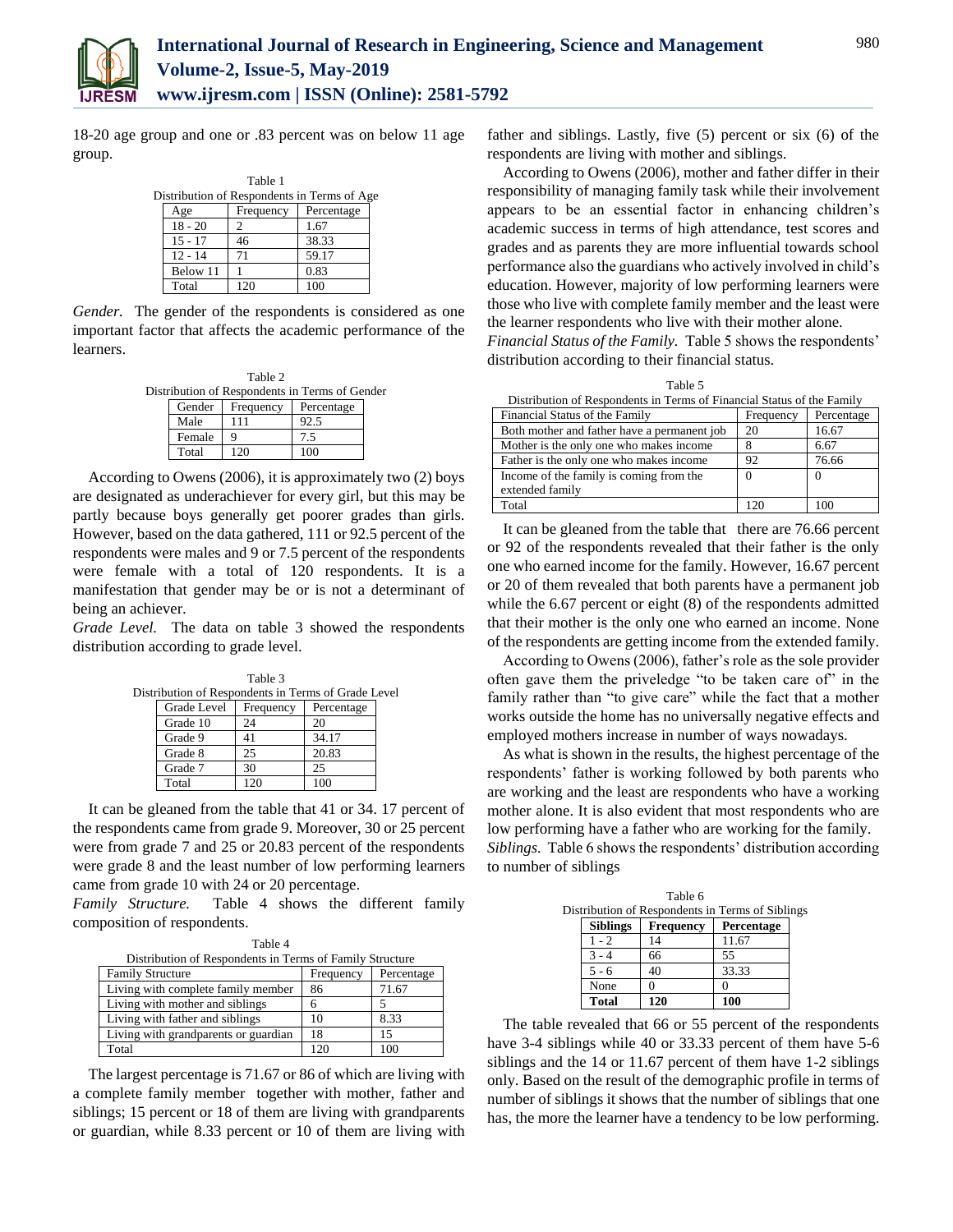

*B. Factors Associated with Academic Performance*

There were six factors considered in this study which were associated with academic performance of selected learners such as interest, social adjustment, interpersonal relationship, attitude, habit and support system.

*Interest.* Table 7 shows the extent to which interest is associated to the academic performance.

The data revealed that the student-respondents were always interested in their studies as supported by the average weighted mean 1.89.

On the other hand, the teacher respondents also revealed that the learners were always interested in their studies with the average weighted mean of 1.50.

knowledge with the combined weighted mean of 1.71 and closely followed that they studied hard to attain academic success with the combined weighted mean of 1.72. More so, learners always gave attention to all school activities with combined weighted mean of 1.83. This was also substantiated by their answers that learners always made and submitted assignments on time with the combined weighted mean of 1.85. Learners just often prepared for the upcoming examination as evidenced with the lowest combined weighted mean of 2.06.

In relation to these results the components of self-regulation were an indicator of interest of a student towards studies. First, students' strategies in planning, monitoring and modifying cognition as well as students' management and control of their

| Table 7                                                               |
|-----------------------------------------------------------------------|
| Factors Affecting Learner's Academic Performance in Terms of Interest |

|                                                            |      | Learners |                | <b>Teachers</b> |    |     | Composite |          |                |
|------------------------------------------------------------|------|----------|----------------|-----------------|----|-----|-----------|----------|----------------|
| Indicators                                                 |      | VI       | R              | WМ              | VI | R   | WM        | VI       | R              |
| 1. I go school to learn.                                   | 1.58 | A        | 3              | 1.38            | A  |     | 1.48      | A        | $\overline{c}$ |
| 2. I enjoy schooling at public secondary high school.      | 1.48 | А        | $\overline{c}$ | 1.4             | A  | 2   | 1.44      | А        |                |
| 3. I come to school on time.                               | 1.86 | A        | 5              | 1.54            | A  | 6.5 | 1.7       | A        | 5              |
| 4. I listen to the lesson attentively to acquire knowledge | 1.93 | A        |                | 1.5             | A  | 4.5 | 1.71      | A        | 6              |
| 5. I make and submit assignments on time.                  | 2.13 | $\Omega$ | 8              | 1.58            | A  | 9   | 1.85      | A        | 9              |
| 6. It is my decision to attend academic discussion.        | 1.45 | A        |                | 1.54            | A  | 6.5 | 1.49      | A        | 3              |
| 7. I listen to the lecture of my teacher during classes.   | 1.68 | A        | 4              | 1.6             | A  | 10  | 1.64      | A        | 4              |
| 8. I study hard to attain academic success.                | 1.88 | A        | 6              | 1.56            | A  | 8   | 1.72      | A        |                |
| 9. I give attention to all school activities.              | 2.25 | $\Omega$ | 9              | 1.42            | A  | 3   | 1.83      | A        | 8              |
| 10. I do preparation for the upcoming examination.         | 2.63 | $\Omega$ | 10             | 1.5             | A  | 4.5 | 2.06      | $\Omega$ | 10             |
| Average Weighted Mean                                      | 1.89 | A        |                | 1.50            | А  |     | 1.70      | A        |                |

Table 8

| Factors Affecting Learner's Academic Performance in Terms of Social Adjustment |  |  |  |
|--------------------------------------------------------------------------------|--|--|--|

|                                                                         | Learners |          |     | Teachers |    |     | Composite |          |    |
|-------------------------------------------------------------------------|----------|----------|-----|----------|----|-----|-----------|----------|----|
| <b>Indicators</b><br>WM                                                 |          | VI       | R   | WM       | VI | R   | <b>WM</b> | VI       | R  |
| 1. I am adjust to the physical environment                              | 2.81     | Ω        | 5.5 | 1.48     | A  | 1.5 | 2.14      | $\Omega$ |    |
| 2. I understand that seperation from old friends will really come along | 2.31     | $\Omega$ | 3   | 1.5      | А  | 3   | 1.90      | A        |    |
| 3. I am adjusted with the teacher method of teaching                    | 3.41     | S        | 7.5 | 1.56     | А  | 6.5 | 2.48      | S        |    |
| 4. I enjoy having new acquaintances in school                           | 2.81     | O        | 5.5 | 1.56     | А  | 6.5 | 2.18      | $\Omega$ | h  |
| 5. I refuse to the negative influences in school                        | 2.46     | O        | 4   | 1.58     | A  | 8.5 | 2.02      | $\Omega$ |    |
| 6. I join different school activities                                   | 3.66     | S        | 10  | 1.48     | А  | 1.5 | 2.57      | $\Omega$ | 10 |
| 7. I express my ideas in academic discussion                            | 3.43     | S        | 9   | 1.58     | А  | 8.5 | 2.50      | $\Omega$ | 8  |
| 8. I respect the point of view of others.                               | 2.03     | O        |     | 1.52     | A  | 4   | 1.77      | A        |    |
| 9. I learn to abide by the decision of the majority                     | 1.65     | A        |     | 1.54     | A  | 5   | 1.59      | A        |    |
| 10. I am confident in expressing opinion                                |          | S        | 7.5 | 1.64     | A  | 10  | 2.52      | $\Omega$ |    |
| Average Weighted Mean                                                   | 2.80     | $\Omega$ |     | 1.54     | А  |     | 2.17      | $\Omega$ |    |

When responses of two groups of respondents were combined, the composite mean of 1.70 is recognizable that the learners were always interested in their studies.

This was supported by the disclosure of both respondents that the learners always enjoyed schooling at public secondary high school ranked the highest with the combined weighted mean of 1.44.

Furthermore, learners always go to school to learn with the combined weighted mean of 1.48 and it is always the learners' decision to attend academic discussion with the weighted mean of 1.49. The learners always listen to the lecture of the teachers during classes with the combined weighted mean of 1.64. It was revealed that learners always came to school on time with the weighted mean of 1.70. Further looking on the same table, learners always listened to the lesson attentively to acquire

effort on classroom academic task was also considered as an important factor. Lastly, conceptualization which was considered as actual cognitive strategy used by the student to learn, remember and understand the material through rehearsal, elaboration and organizational strategies have been found out to foster active cognitive engagement in learning and results to a higher level of achievement (De Groot,et.al, 1990).

*Social adjustment*. Table 8 shows the extent to which social adjustment is associated to the academic performance.

The data revealed the student-respondents were often socially adjusted in their studies as supported by the average weighted mean of 2.80. With regards to teacher-respondents, learners were always socially adjusted in their studies as revealed with the average weighted mean of 1.54.

When the responses of two groups were combined, the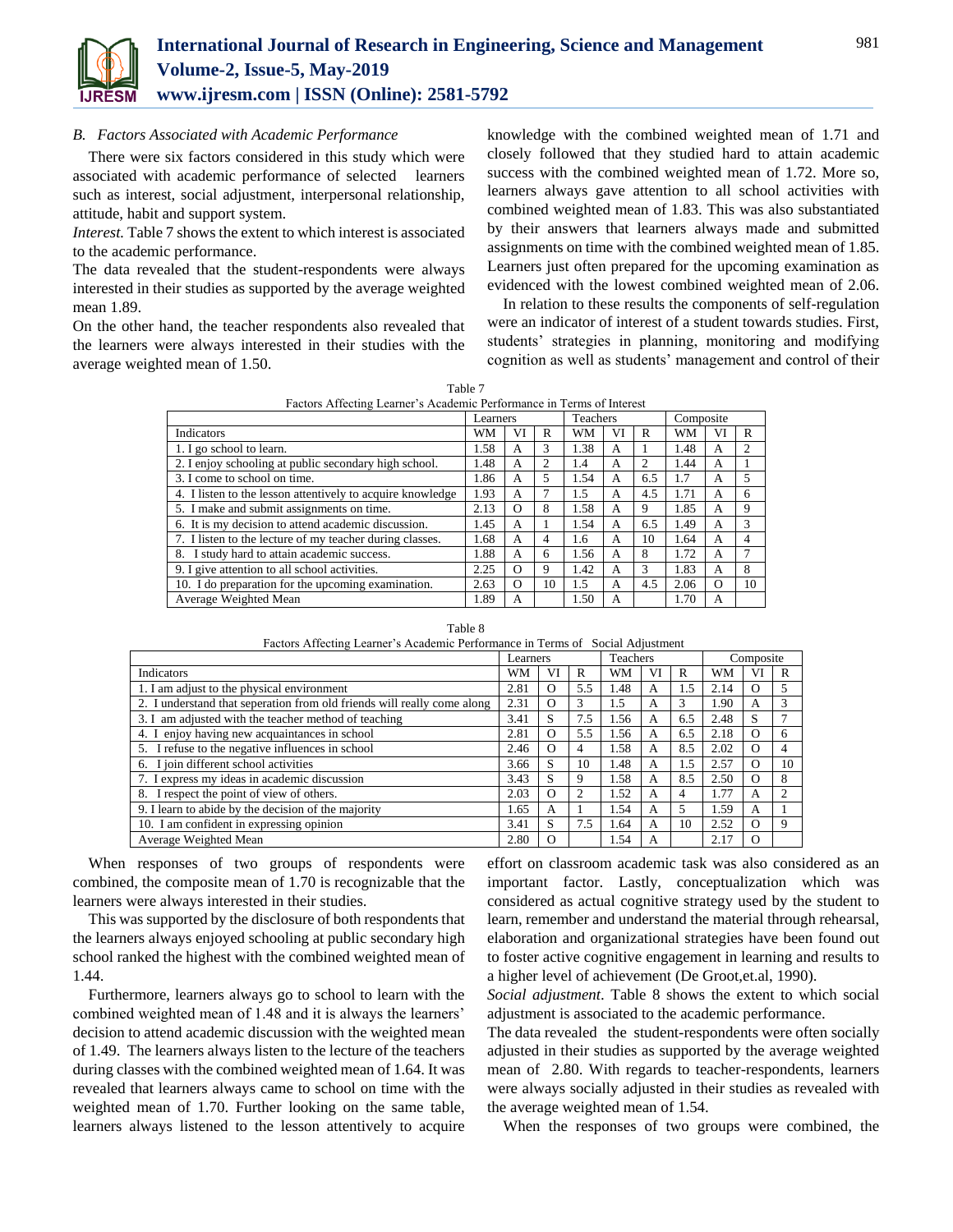

composite mean of 2.17 was recognizable that learners were often socially adjusted in their studies. This was substantiated by the idea that they always accepted the decisions of majority got the lowest weighted mean of 1.59.

It is also clearly reflected on the table that respected the point of view of others and they were always ready to be separated from friends with the weighted mean of 1.77 and 1.90 respectively. Likewise, learners often refused to the negative influences in school received the weighted mean of 2.02 and were often adjusted to the physical environment with the combined weighted mean of 2.14. Another is that they often enjoyed having new acquaintances in school got the combined weighted mean of 2.18. Moreover, the learners were sometimes adjusted with the teacher's method of teaching as revealed by the combined weighted mean of 2.48. With that fact, that the learners often expressed their ideas in academic discussion with the combined weighted mean of 2.50 and confident in expressing their opinions got the combined weighted mean of 2.52. This was closely followed by the lowest combined weighted mean of 2.57 which is the idea that learners often joined different school activities. Furthermore, these results were directly related to what Tividad (2010) stated, that social environment requires adjustment on the part of new students. Social adjustment particularly involved developing new relationships, balance of social choices together with academic responsibilities. When students are socially adjusted they are able to adapt to learning and are able to deal with situation particularly in academic aspect.

interpersonal relationship is associated to the academic performance. The data revealed that the learner-respondents often have good interpersonal relationship in their studies as supported by the average weighted mean of 2.38.

On the other hand, teacher-respondents revealed that learners always have good interpersonal relationship in their studies with the average weighted mean of 1.43.

When responses of the two groups were combined, the composite mean of 1.91 was recognizable and it was revealed that they always have positive interactions with friends got the highest combined weighted mean of 1.38; have good relationship with their siblings that motivated them to perform well in school with the combined weighted mean of 1.40 and have good relationship with their family, 1.51 and they always have good relationship with their friends with the combined weighted mean of 1.58. Learners always attained high grades because they were inspired by the achievement of others with the combined weighted mean of 1.69. More so, they were always comfortable with the support given by the family, 1.81; received encouragement from people around them, 2.09 and they often spent time talking with their friends about their lessons in the school, 2.10. Further looking on the same table, they were often confident to express their ideas during class discussion because of the support of their classmates with the combined weighted mean of 2.52. Based on the tabulated data, they often went out with friends when the learners were done in their school work with the lowest combined weighted mean of 2.94.

*Interpersonal Relationship.* Table 9 shows the extent to which

In relation to this, according to the student development

|                                                                                      | Learners |          |    | Teachers  |    |    | Composite |          |    |
|--------------------------------------------------------------------------------------|----------|----------|----|-----------|----|----|-----------|----------|----|
| Indicators                                                                           | WM       | VI       | R  | <b>WM</b> | VI | R  | WM        | VI       | R  |
| 1. I have good relationship with my siblings                                         | 1.40     | A        |    | 1.4       | A  |    | 1.4       | A        |    |
| 2. I have good relationship with my friend (boy/girl)                                | 1.78     | A        | 4  | 1.38      | A  |    | 1.58      | A        |    |
| 3 I express my ideas during class discussion confidently                             | 3.53     | S        | 9  | l.52      | A  | 8  | 2.52      | $\Omega$ |    |
| 4. I have good relationship with my family                                           | 1.65     | A        | 3  | L.38      | A  |    | 1.51      | A        |    |
| 5. I am comfortable to all support given by my family                                | 2.26     | $\Omega$ | 6  | 1.36      | A  | 3  | 1.81      | A        | 6  |
| 6. I go out with friend when I am done at school works                               | 4.61     | R        | 10 | 1.28      | A  |    | 2.94      | $\Omega$ | 10 |
| 7. I have positive interactions with friends                                         | 1.45     | A        | 2  | l.32      | A  |    | 1.38      | A        |    |
| 8. I spend time talking with my friends about lessons in school                      | 2.66     | $\Omega$ | 8  | 1.54      | A  | 9  | 2.1       | O        |    |
| 9. I recognize encouragements from people around me                                  | 2.40     | $\Omega$ |    | l.78      | A  | 10 | 2.09      | $\Omega$ |    |
| 10. I want to attain high grades because I am inspired by the achievements of others | 2.01     | $\Omega$ |    | L.38      | A  |    | 1.69      | A        |    |
| Average Weighted Mean                                                                | 2.38     | $\Omega$ |    | .43       | A  |    | 1.91      | A        |    |
|                                                                                      |          |          |    |           |    |    |           |          |    |

| Table 9                                                                                 |  |
|-----------------------------------------------------------------------------------------|--|
| Factors Affecting Learner's Academic Performance in Terms of Interpersonal Relationship |  |

| ×<br>۰,<br>۹<br>× |  |
|-------------------|--|
|-------------------|--|

| Factors Affecting Learner's Academic Performance in Terms of Attitude      |          |          |    |          |    |     |           |            |     |
|----------------------------------------------------------------------------|----------|----------|----|----------|----|-----|-----------|------------|-----|
|                                                                            | Learners |          |    | Teachers |    |     | Composite |            |     |
| Indicators                                                                 | WМ       | VI       | R  | WM       | VI | R   | WM        | VI         | R   |
| 1. I treat all the low scores that I receive as a challenge                | 2.98     | Ω        | 5  | 1.56     | A  | 8.5 | 2.27      | O          | 5   |
| 2. I want to get a perfect score.                                          | 3.41     | S        | 10 | 1.28     | A  |     | 2.34      | O          |     |
| 3. I am punctual in submitting school requirements                         | 2.95     | O        | 4  | 1.62     | A  | 10  | 2.28      | O          | 6   |
| 4. I take down notes and listen attentively to lectures                    | 3.00     | S        | 6  | 1.52     | A  | 6.5 | 2.26      | $\Omega$   | 4   |
| I budget my allowance to sustain my needs<br>5.                            | 3.38     | S        | 9  | 1.44     | A  |     | 2.41      | Ω          | 8.5 |
| I focus on studies even there is a family problem<br>6.                    | 2.18     | $\Omega$ |    | 1.5      | A  | 4.5 | 1.84      | A          |     |
| 7. I focus my attention to studies even it is difficult                    | 2.73     | $\Omega$ | 3  | 1.5      | A  | 4.5 | 2.11      | $\Omega$   | 3   |
| 8. I take responsibility to all my failures                                | 3.30     | S        |    | 1.56     | A  | 8.5 | 2.43      | Ω          | 10  |
| 9. I appreciate achievements of my classmates                              | 2.26     | 0        | 2  | 1.46     | A  | 3   | l.86      | A          | 2   |
| 10. I listened to the lessons regardless of the personality of the teacher | 3.31     | S        | 8  | 1.52     | A  | 6.5 | 2.41      | $\epsilon$ | 6.5 |
| Average Weighted Mean                                                      | 2.95     | $\Omega$ |    | 1.45     | А  |     | 2.20      | $\Omega$   |     |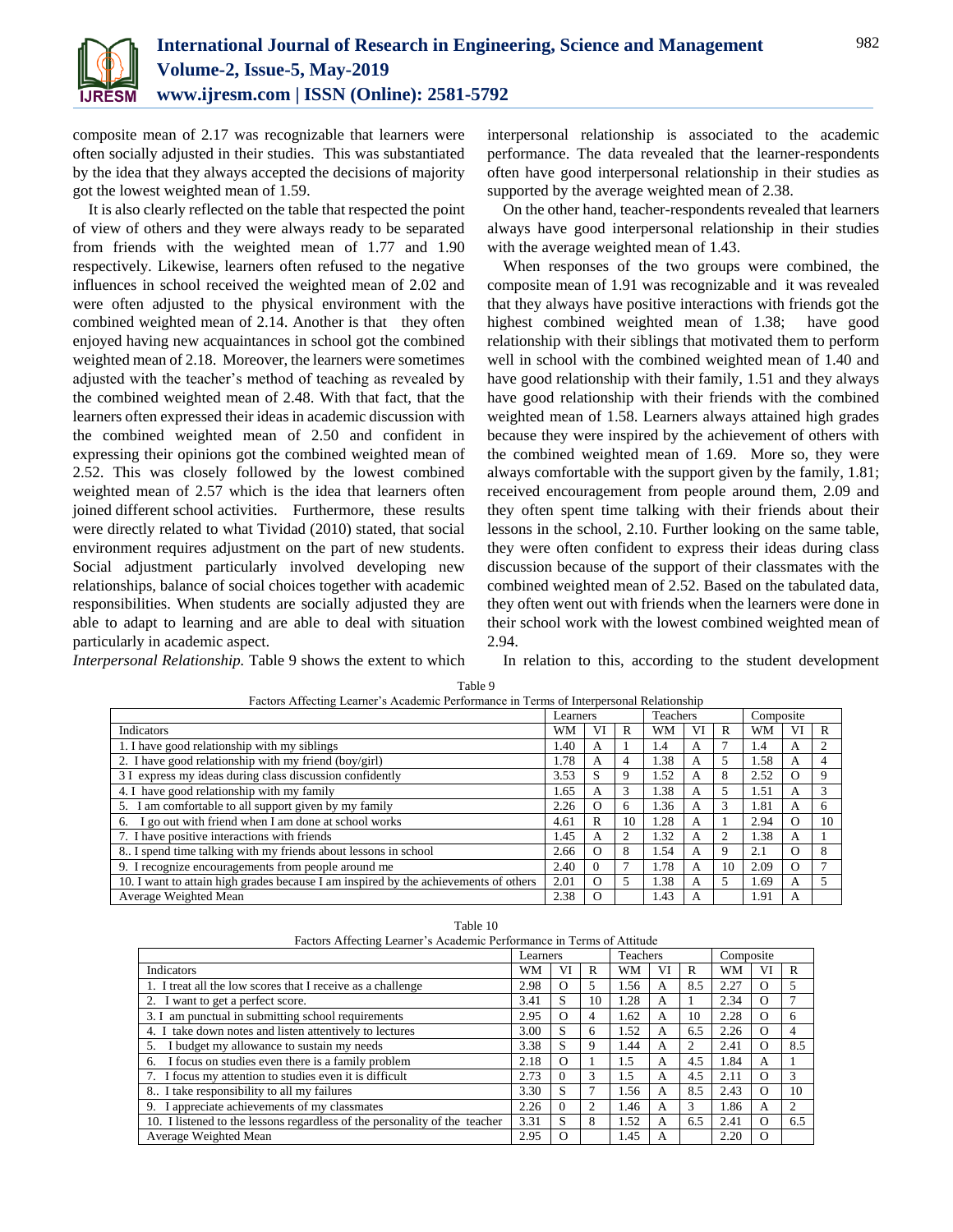

### **International Journal of Research in Engineering, Science and Management Volume-2, Issue-5, May-2019 www.ijresm.com | ISSN (Online): 2581-5792**

Table 11

Factors Affecting Learner's Academic Performance in Terms of Habit

|                                                                                              | Learners |          | Teachers |      | Composite |                |      |          |          |
|----------------------------------------------------------------------------------------------|----------|----------|----------|------|-----------|----------------|------|----------|----------|
| Indicators                                                                                   | WM       | VI       | R        | WМ   | VI        | R              | WМ   | VI       | R        |
| 1. I check my Facebook account to complete my day                                            | 3.65     | S        | 10       | .4   | А         | 3              | 2.52 | $\Omega$ |          |
| 2. I focus on searching information about my subjects in school rather than playing computer | 2.91     | $\Omega$ |          | 1.3  | A         | $\overline{c}$ | 2.10 | O        |          |
| games                                                                                        |          |          |          |      |           |                |      |          |          |
| 3. I review my lessons rather than spending much time in chatting with my friends online     | 3.15     | S        |          | .62  | А         | 9              | 2.38 | $\Omega$ |          |
| 4. I observe schedules of school activity and lessons                                        | 3.05     | S        |          | .5   | А         | 6              | 2.27 | Ω        |          |
| 5. I manage my schedules by making time table                                                | 3.38     | S        | 8        | 1.76 | А         | 10             | 2.57 | $\Omega$ | 10       |
| 6. I read my notes ahead of the examination schedule                                         | 3.18     | S        |          | l.54 | A         | 8              | 2.36 | O        |          |
| 7. I indulge sports as my leisure activity                                                   | 1.95     | A        |          | .44  | A         | 4              | .69  | A        |          |
| 8.I spend time to my hobby after doing school assignment                                     | 2.81     | $\Omega$ |          | 1.16 | A         |                | 1.98 | A        |          |
| 9.I satisfy my needs first before my wants                                                   | 2.61     | $\Omega$ |          | .46  | A         | 5              | 2.03 | $\Omega$ |          |
| 10. I plan my outdoor activity                                                               | 3.40     | S        |          | l.52 | A         |                | 2.46 | $\Omega$ | $\Omega$ |
| Average Weighted Mean                                                                        | 3.01     | S        |          | . 47 | A         |                | 2.24 | $\Omega$ |          |

theory, it is important for them to feel that they matter. When they feel that way, they are more likely to be involved in activities and academic programs that promote development in learning. When students know they matter, such as feeling noticed (attention), being cared about (importance), have a feeling that someone will be proud of what they do, or will sympathize with their failure the more students get motivated to pursue their aspiration to excel in their academic performance (ego extension). When a student feels that he is needed (dependence) and the feeling of his efforts is being appreciated by others (appreciation) the more the student gets motivated to be involved in different school activities such as class discussions and extra-curricular activities (Rendon, 1996).

*Attitude.* Table 10 shows the extent to which attitude is associated to the academic performance.

The average weighted mean of 2.95 indicated that the learner-respondents often have good attitude in their studies.

With regards to teacher-respondents, they revealed that the learners always have good attitude in their studies with the average weighted mean of 1.45. When responses of two groups were combined, the composite mean of 2.20 is recognizable that first in the rank was the idea that the learners remained focused on their studies despite of having family problem which was highest in the rank with the composite weighted mean of 1.84. As reflected from the responses, the learners always appreciated achievements of their classmates, 1.86.

Furthermore, the learners often focused their attention to studies even it is difficult with the combined weighted mean of 2.11; took down notes and listened attentively to lectures, 2.26; treated all the low scores that the learners received as a challenge, 2.27; punctual in submitting school requirements, 2.28 and wanted to get perfect score with the combined weighted mean of 2.34. The learners also disclosed that learners often budgeted their allowance to sustain their needs and listened to the lessons regardless of the personality of the teacher equally shared the combined weighted mean of 2.41. Last in the rank is the idea that the learners often took responsibility in their failures with the lowest weighted mean of 2.43.

Relative to the result of factors pertaining to attitude, the concept developed by Erving Goffman (2010), emphasized that

self-presentation involves strategies of impression management which lead to interpersonal communication. It deals more broadly with how the people try to control and regulate information about people, objects ad events. The individual is the one who makes choices in ways on how he would deal with circumstances such as attitude towards studies. The grades achieved by the students were considered as the product of his efforts or the way the studies was controlled which was may have been self-motivated or self- initiated.

*Habit.* Table 11 shows the extent to which habit is associated to the academic performance. The data revealed that the learnerrespondents sometimes have good habit in their studies as supported by the average weighted mean of 3.01. On the other hand, the teacher-respondents revealed that the learners always have good habit in their studies with the average weighted mean of 1.47.

Combined responses of two groups of respondents showed a composite mean of 2.24 which was recognizable that the learners always indulged into sports during their leisure time obtained the highest combined weighted mean of 1.69 and spent time in their hobbies after doing school assignment with the combined weighted mean of 1.98. They often satisfied their needs first before their wants, focused on searching information about their subjects in school rather than playing computer games, observed schedules of school activities and lessons, and read their notes ahead of the examination schedule, with respective combined weighted mean values: 2.03, 2.10, 2.27 and 2.36.

Learners often reviewed their lessons rather than spending much time in chatting with their friends on line with the combined weighted mean of 2.38; planned their outdoor activities, 2.46; checked their facebook account to complete their day, 2.52 and often managed their schedules by making time table with the lowest combined weighted mean of 2.57.

Habit was required to meet the academic demands in the college level. According to Tividad (2010) and according to Aranas (2001), once a habit is established, it makes the behavior consistent. Students must have a routine in studying harder, improve ways in study and take school more seriously. The students also needed to learn how to set and balance priorities. In this manner the student may gain high grades and may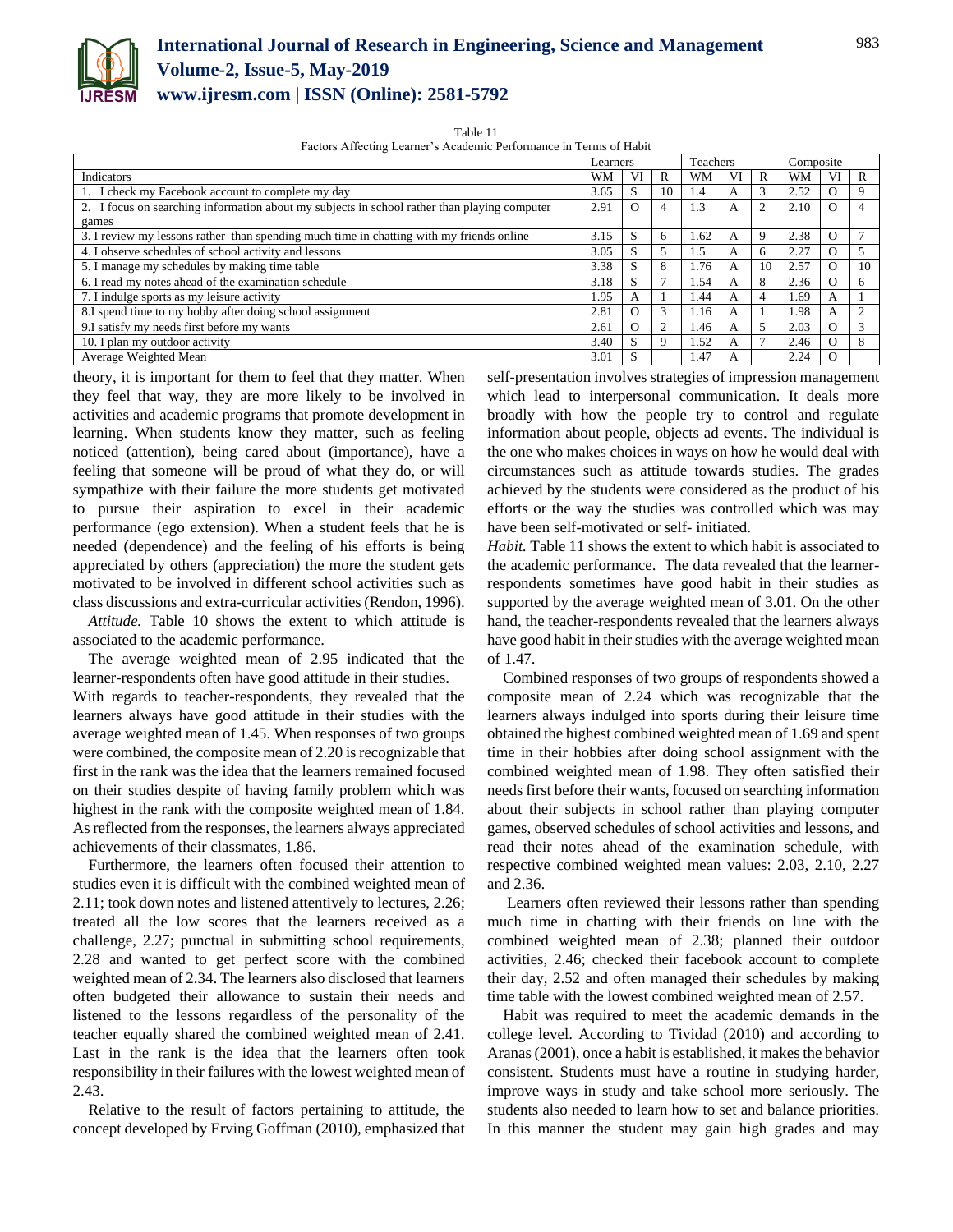

## **International Journal of Research in Engineering, Science and Management Volume-2, Issue-5, May-2019**

**www.ijresm.com | ISSN (Online): 2581-5792** 

Table 12

Factors Affecting Learner's Academic Performance in Terms of Support System

|                                                                                                   | Learners |          | Teachers |      | Composite |     |      |    |     |
|---------------------------------------------------------------------------------------------------|----------|----------|----------|------|-----------|-----|------|----|-----|
| Indicators                                                                                        | WМ       | VI       | R        | WМ   | VI        | R   | WМ   | VI |     |
| 1. I appreciate my parents for emphasizing the worth of Education                                 | 1.5      | А        | 3.5      | 1.36 |           | 2.5 | 1.43 | A  | 2.5 |
| 2. I feel the concern of my parents towards my academic performance                               | . . 5    | А        | 3.5      | 1.4  | A         | 5.5 | 1.45 | A  |     |
| 3. I receive encouragement from my family                                                         | 1.7      | А        | 8        | 1.5  | A         | 8.5 | 1.6  | А  |     |
| 4. I experience having a favourable educational environment                                       | 1.60     | А        | 6.5      | 1.52 | A         | 10  | 1.56 | A  |     |
| 5. I receive comfort from every member of the family                                              | 1.51     | А        |          | 1.36 |           | 2.5 | 1.43 | A  | 2.5 |
| 6. I am recognized by the teacher that is why I am motivated to learn                             | .90      | A        |          | 1.38 |           | 4   | 1.64 | A  | 10  |
| 7. I experience good treatment from the staff in various offices of the school                    | 2.05     | $\Omega$ | 10       | 1.2  | A         |     | 1.62 | A  |     |
| I appreciate that the vision and mission of the school comprehend with my professional goal<br>8. | 1.46     | А        | 2        | 1.5  | А         | 8.5 | 1.48 | А  |     |
| 9. I participate in the religious activities without any conflict with my studies                 | l.60     | A        | 6.5      | 1.46 | A         |     | 1.53 | A  |     |
| 10. I have a positive outlook towards studies because I have strong faith to God                  | .36      | А        |          | 1.4  | А         | 5.5 | 1.38 | A  |     |
| Average Weighted Mean                                                                             | 1.62     | А        |          | 1.40 | A         |     | 1.51 | A  |     |

| г<br>н |  |
|--------|--|
|--------|--|

| Summary of the Factors Associated with Academic Performance of Learners |          |          |                |          |                          |  |  |  |
|-------------------------------------------------------------------------|----------|----------|----------------|----------|--------------------------|--|--|--|
|                                                                         | Learners | Teachers | Composite Mean |          |                          |  |  |  |
| Factors                                                                 | AWM      | AWM      |                | VI       | R                        |  |  |  |
| 1. Interest                                                             | 1.89     | 1.50     | 1.70           | A        | $\overline{c}$           |  |  |  |
| 2. Social Adjustment                                                    | 2.80     | 1.54     | 2.17           | $\Omega$ | 4                        |  |  |  |
| 3. Interpersonal Relationship                                           | 2.38     | 1.43     | 1.91           | A        | 3                        |  |  |  |
| 4. Attitude                                                             | 2.95     | 1.45     | 2.20           | $\Omega$ | $\overline{\phantom{1}}$ |  |  |  |
| 5. Habit                                                                | 3.01     | 1.47     | 2.24           | $\Omega$ | 6                        |  |  |  |
| 6. Support System                                                       | 1.62     | 1.40     | 1.51           | A        |                          |  |  |  |
| Overall Weighted Mean                                                   | 2.44     | 1.47     | 1.96           |          |                          |  |  |  |

achieve good performance academically.

*Support system.* Table 12 shows the extent to which support system is associated to the academic performance.

The data revealed that the learner-respondents always have good support system 1.62. With regards to teacher-respondents, the learners always have good support system in their studies as supported by the average weighted mean of good support system in their studies with the average weighted mean of 1.40.

When responses of two groups were combined, the composite mean of 1.51 was recognizable that the learners always have good support system in their studies. It is clearly reflected on the table that the learners always have positive outlook towards studies because they have strong faith to God got the highest combined weighted mean of 1.38. They always appreciated their parents for emphasizing the worth of Education and received comfort from every member of the family both garnered the equal weighted mean of 1.43. It further appeared that they always felt the concern of their parents towards their academic performance with the combined weighted mean of 1.45 and appreciated that the vision and mission of the school comprehend with their professional goal with the combined weighted mean of 1.48. They always participated in the religious activities without any conflict with their studies with the combined weighted mean of 1.53 and experienced having a favourable educational environment with the combined weighted mean of 1.56. It further revealed that they always received encouragement from their families with the combined weighted mean of 1.60. As assessed by both respondents, learners always experienced good treatment from the staff in various offices of the school having the combined weighted mean of 1.62. Furthermore, they were always recognized by the teacher that is why they were motivated to

learn with the lowest combined weighted mean of 1.64.

According to Villar (2009), the physical, intellectual, emotional, social and spiritual needs of children are initially met and nurtured within the family. In relation with this, if a student observes that his family on his social environment has positive views about academic achievement, the student may develop the same understanding about good school performance. Moreover, according to Bandura (1997) the person that surrounds us might be a great influence towards development of one capability and proficiency.

Summary of the Students and Teachers' Assessment on the Factors Associated with Academic Performance of Selected Learners. Table 13 manifests the summary of the two group of respondents' assessment on factors associated with the academic performance of learners.

It is clearly reflected in the table that the factors were always associated with the academic performance of low performing learners as revealed by the overall weighted mean of 1.96.

Based on the foregoing table, the respondents revealed that they always have good support system in their studies as manifested by the highest weighted mean of 1.51. More so, they were always interested in their studies with the average weighted mean of 1.70. Learners always have good interpersonal relationship with the average weighted mean of 1.91. They were often socially adjusted in their studies as manifested by the average weighted mean of 2.17. Both respondents revealed that they often have good attitude with the average weighted mean of 2.20 and the lowest in the rank with the average weighted mean of 2.24 is the idea that often have good habit in their studies.

In this study it was found out that the major determinants among the factors presented that affect low performing learners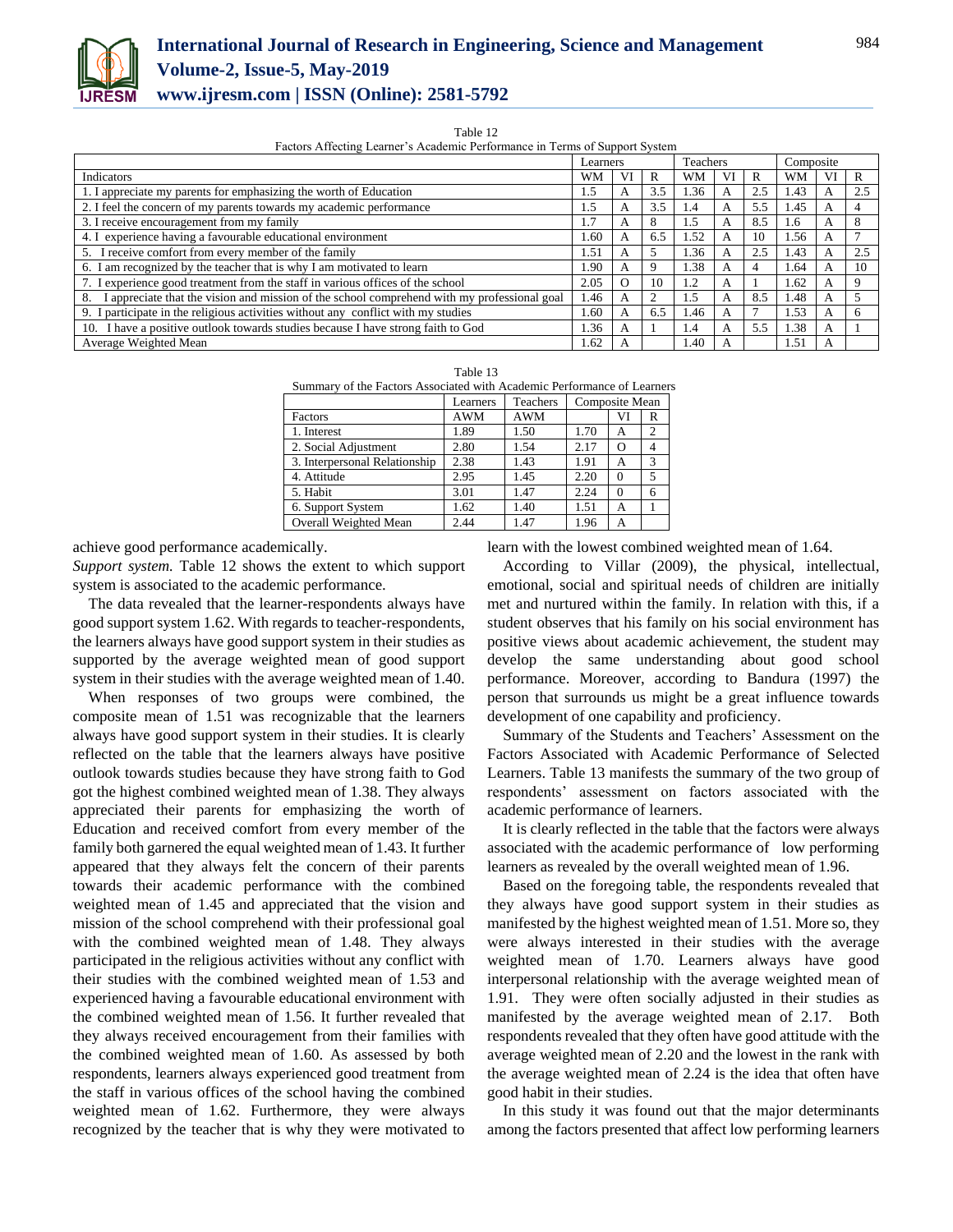

are social adjustment, habit and attitude.

#### **7. Conclusion**

Based on the highlights of findings, the following conclusions were drawn.

- It is important for the educators to determine the factors affecting academic performance so that they may properly addressed.
- Behaviors such as habit and attitude and social adjustment were the prime factors that affect success of the academic performance of the learners.
- There was a significant difference between the assessments of two groups of respondents on the factors associated with the performance of learners.
- Developing a Structured Academic Intervention

program may be of great influence and a contributing factor to the success of students in terms of academic performance to be better rounded and progressive individuals.

#### **8. Recommendations**

In the light of the findings and the conclusions drawn, the following recommendations were offered by the researcher.

- In developing educational plan, all aspects that might affect student performance such as habit, attitude and social adjustment must be given emphasis to achieve the desired goals.
- Teachers must focus on the factors that contribute to the learning adaptation of the students.
- Teachers' must consider the increasing number of low

| Fable |  |
|-------|--|
|       |  |

|          | Work plan                                                 |            |                                |
|----------|-----------------------------------------------------------|------------|--------------------------------|
| Activity |                                                           | Time Frame | <b>Expected Outcome</b>        |
|          | Preparation of Survey Questionnaire                       | 5 days     | <b>Survey Questionnaire</b>    |
| 2.       | <b>Administration of Questionnaire</b>                    | 5 days     | <b>Response of Respondents</b> |
| 3.       | Tally and Interpret Responses on the Survey Questionnaire | 5 days     | Tallied and Interpreted Data   |
| 4.       | Draw Conclusion and Recommendation                        | 3 days     | Conclusions and Recommendation |
|          | Preparation of Intervention Materials                     | 5 days     | <b>Intervention Plan</b>       |
| 6.       | Implemented the Plan                                      | Year Round | <b>High Grades of Learners</b> |

| l'able. |  |
|---------|--|
|         |  |

| Cost estimates    |              |             |  |  |  |  |  |
|-------------------|--------------|-------------|--|--|--|--|--|
| <b>Item</b>       | Amount       | Total       |  |  |  |  |  |
| <b>Bond Paper</b> | Php. 150.00  | Php. 150.00 |  |  |  |  |  |
| Xerox             | Php. 100.00  | Php. 250.00 |  |  |  |  |  |
|                   | <b>TOTAL</b> | Php. 400.00 |  |  |  |  |  |

Table 16 Proposed Intervention Plan Objective: To attain a holistic interest towards studies and define academic success by their improved academic performance.

| Module         | Focus/Component               | Objective                                                                                                                                                                                                          | Activity/ Strategy                               | Procedure                                                                                                                                     |
|----------------|-------------------------------|--------------------------------------------------------------------------------------------------------------------------------------------------------------------------------------------------------------------|--------------------------------------------------|-----------------------------------------------------------------------------------------------------------------------------------------------|
| $\mathbf{1}$   | Program<br>Orientation        | Acquaint the students about the program                                                                                                                                                                            | Forum                                            | 1. Presenting the overview of the program<br>2. Listening to the song entitled "Next in<br>Line"                                              |
| 2              | Habit                         | Draw attention to the positive and negative habit of<br>each participant towards studies that affects his/her<br>academic performance                                                                              | "My Personal<br>Bank Account'                    | Determining the bad and good habits.                                                                                                          |
| 3              | Attitude                      | Give the participants a sense of reflection of their<br>current situation in their studies and to give them a<br>sense of motivation to be what they want to be in the<br>future                                   | "Dear Self"                                      | Identifying the different attitudes that<br>contribute towards low performing<br>learners.                                                    |
| $\overline{4}$ | Social Adjustment             | Develop positive views among participants and their<br>being well adjusted students that lead to favourable<br>ways of dealing with social situation which may help<br>them to attain good academic performance.   | " MODEL<br><b>STUDENTS</b><br>AWARD"             | Determining the students' reasons that<br>make them model students.                                                                           |
| 5              | Interpersonal<br>Relationship | Improve the students interpersonal relationship<br>particularly their way of interaction towards others<br>such as friendship, peer groups and boy and girl<br>relationship                                        | "Tower of<br>Achievements                        | Determining the importance of<br>interpersonal relationship such as<br>communicating with others.                                             |
| 6              | Interest                      | Develop Interest of students to be achievers in the area<br>of academics.                                                                                                                                          | "I am Hired"                                     | Identifying the significance of learning<br>based on the projected grades attained.                                                           |
| 7.             | <b>Support System</b>         | Enhance the relationship with the family, educational<br>environment including the lecturer and other<br>students leaders, and the religious aspect that may<br>contribute to the students' performance in school. | "THE BLIND<br><b>AND THE</b><br>GUIDE"           | Recognizing the importance of<br>encouragement of the family, the value of<br>religion and the contribution of positive<br>school environment |
| 8              | Evaluation and<br>Culmination | Evaluate the program<br>To highlight the impact of each component in their<br>academic performance                                                                                                                 | Program<br>Evaluation<br>Culminating<br>Activity | Distributing the Evaluation Sheet<br>Listening to the song entitled "I Believe I<br>Can Fly"                                                  |